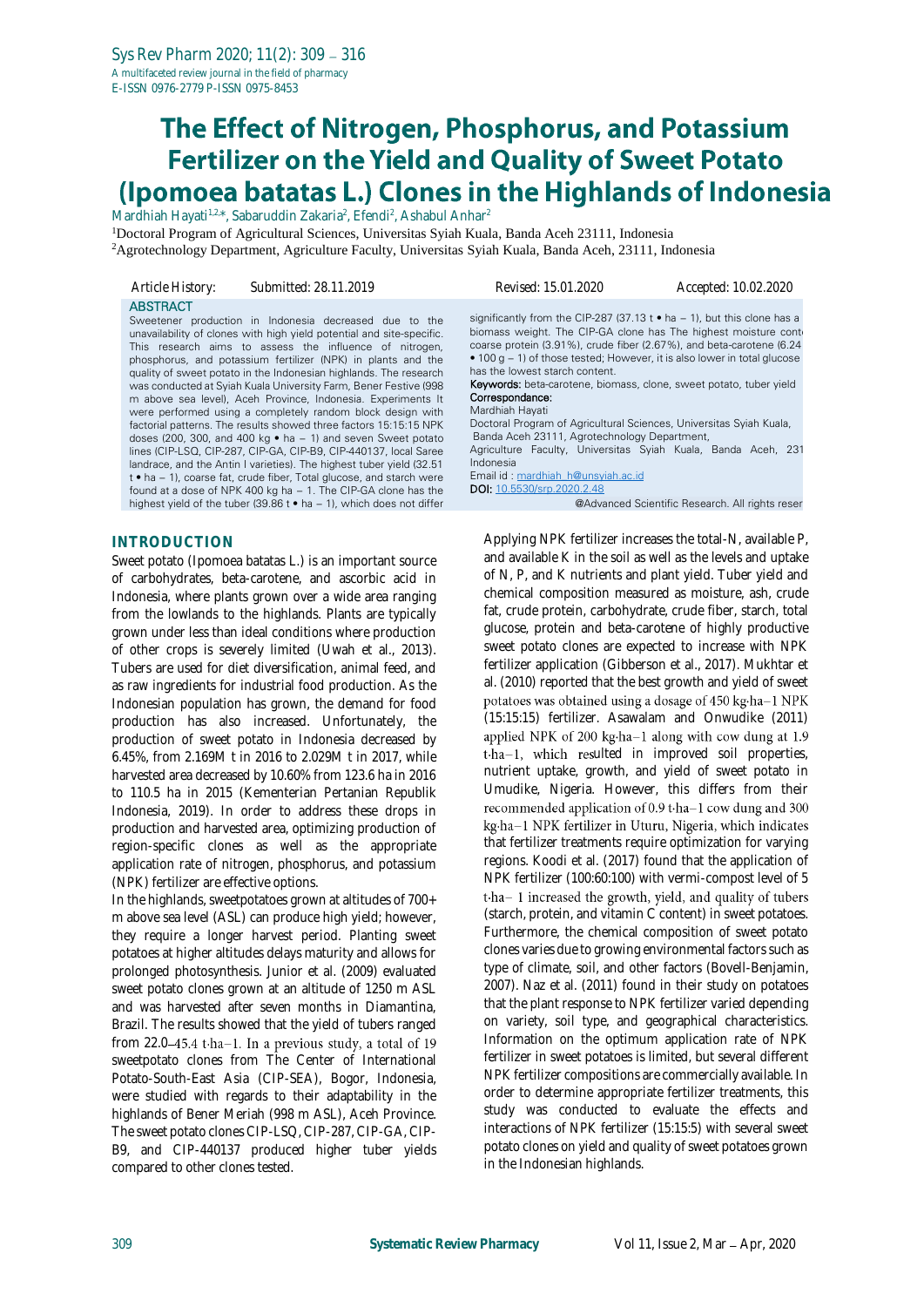# **MATERIALS AND METHODS**

#### **Experimental site**

The study was conducted from March to August in 2016, at the University Farm, Universitas Syiah Kuala, Bener Meriah, Aceh Province, Indonesia (4°45'44"N and 96°44'48"E), at an altitude of 998 m ASL. Average rainfall from March to August was 137 mm·month-1; the average number of rainy days was 8.7 days month-1; and the average temperature was 20°C (Meteorology, Climatology, and Geophysics Center).

The soil was analyzed at the Soil Laboratory, Bogor Agricultural University, Bogor, Indonesia. The type of soil at the study site was Andisol. The soil texture was sandy clay with a sand content of 51.12%, dust content of 25.97%, and clay content of 22.91%. The soil acidity at pH H2O (1:1) was 5.34, indicating an acidic soil. Soil nutrients were measured, and their relative concentrations were determined. The soil make-up was: organic-C 4.02% (high), N-Total 0.30% (moderate), P2O5 15.0 ppm (low), available Ca2+ 3.58 me·100 g-1 (moderate), available Mg2+ 0.54 me·100 g-1 (low), available K+ 0.14 me·100  $g-1$  (low), available Na2+ 0.09 me-100  $g-1$  (very low), and cation exchange capacity was measured as 17.38 me·100  $g-1$  (medium). The value of base saturation of 25.03% (low). The content of micro soil elements were: H+ 0.20 at me-100 g-1 and Fe2+ 39.13, Cu2+ 0.81, Zn2+ 1.59, and Mn2+ 3.04 ppm. Al3+ was not measured. Soil with the nutrient status criteria as described is classified as soil with low fertility rates (Pusat Penelitian Tanah dan Agroklimat, 1993).

# **Planting materials**

The plant material used in this research included five clones from CIP-SEA (CIP-LSQ, CIP-287, CIP-GA, CIP-B9, and CIP-440137), a local Saree clone, and the Antin I variety. CIP-LSQ and CIP-GA originated in Bogor, Indonesia, CIP-B9 originated in Kuningan, Indonesia, CIP-287 and CIP-440137 were breeding clones from Lima, Peru, the local Saree clones were from Aceh Besar, Indonesia, and Antin I was from the Nuts and Tuber Crops Research Center, Malang City, Indonesia. The clones were characterized according to their flesh color, where CIP-LSQ was classified as cream, CIP-287 and CIP-B9 as yellow, CIP-GA and Antin 1 as orange, the local Saree clone as pale orange, and CIP-440137 as white. Cuttings of 25 cm were taken from each sweet potato clone.

**Planting, maintenance, and harvesting of sweet potatoes** Initial land preparation consisted of weed removal and soil cultivation. Mounds of 100 cm width, 40 cm height, and 225 cm length were made and spaced at a distance of 70 cm in the row and 50 cm between rows. Individual sweet potato cuttings were planted at a spacing of 30 cm in the mound at a depth of 5 cm. Cow dung was applied 7 days before planting with a dosage of 20 t-ha-1. Inorganic fertilizer (15:15:15 NPK) was applied at dosages of 200, 300, and 400 kg·ha-1 with half the dose applied at seven days after planting (DAP) and the remaining half at 21 DAP. Replanting was done at the 14 DAP. Plants were watered as needed. Weed control, sprouting, and reversal of tendrils occurred at 28, 56 and 84 DAP. Sweet potato tubers were harvested at 126 DAP.

#### **Data collection**

Sweet potato growth, yield, and overall quantity of production were measured as fresh biomass weight-plant-1 (g), dry biomass weight-plant-1 (dried in an oven at 60°C for 72 hours) (g), total tuber weight-plant-1 (g), large tuber weight-plant -1 (g), small tuber weight plant -  $1$  (g), number of large tubers plant - 1, number of small tubers-plant-1, total number of tubers-plant-1, and tuber yield (t-ha-1). Tubers of more than 200 g were considered as large tuber, while tubers of less than 200 g were considered small. To assess the quality attributes of the tubers, chemical tests were performed, which consisted of the percentage of moisture content, ash content, crude fat content, crude protein content, carbohydrate content, dry matter content, crude fiber content, total glucose content, starch content and betacarotene content (mg·100 g-1).

#### **Chemical content analysis**

Sample preparation for chemical content analyses were performed on sweet potato tubers at 3 days after harvesting. The sample was comprised of 7 tubers taken randomly from each treatment, which were then washed, peeled, and cut to a size of 2–3 mm using a grated knife. The tubers were then heated in an oven at 60°C for 5 hours. After the sliced tubers were removed from the oven, they were milled and sieved with a size 80 mesh sieve. The samples used for chemical testing were measured on a dry weight base and stored in plastic bags at  $-4^{\circ}$ C (Dako et al., 2016).

The chemical analyses performed in this study were the standardized methods of the Association of Official Analytical Chemists Official (AOAC, 1995), except for carbohydrate, crude fiber, total glucose, and beta-carotene analyses. The chemical analyses and methods included: moisture and dry matter (oven method), ash (furnace method), crude fat (Soxhlet extraction method using ethyl ether as the extraction solvent), crude protein (Kjeldahl method), crude fiber (SNI 01-2891-1992) (Badan Standardisasi Nasional, 1992), and starch content (direct acid hydrolysis method). Carbohydrate levels (Bach et al., 2018) were determined by the difference method (100%  $-$ (% moisture + % ash + % crude fat + % crude protein), total glucose by the phenol sulfate method (Dubois et al., 1956), and beta-carotene by UV Spectrophotometric method using an UV-VIS Spectrophotometer (UV-1700). Chemical analyses were carried out at the Food Analysis Laboratory, Agricultural Faculty of Universitas Syiah Kuala, Indonesia.

### **Crude fiber analysis (SNI 01-2891-1992)**

A 5g sample with fat removed by Soxhlet extraction was put into a 500 mL Erlenmeyer flask, and then diluted with 50 mL of 1.25% H2SO4 solution, and boiled for 30 minutes. After cooling, the sample was diluted with 3.25% NaOH up to 50 mL, then boiled again for 30 minutes. The sample was filtered with dried Whatman No. 41 filter paper of known weight. While hot, the material was filtered with a Buchner funnel. The used filter paper was then washed consecutively with 1.25% H2SO4, boiling water, and finally with 96% ethanol and then weighed. The filter paper and sample were dried in an oven at 105ºC for 20 minutes, then weighed and dried until reaching a constant weight. The paper and sample were then put into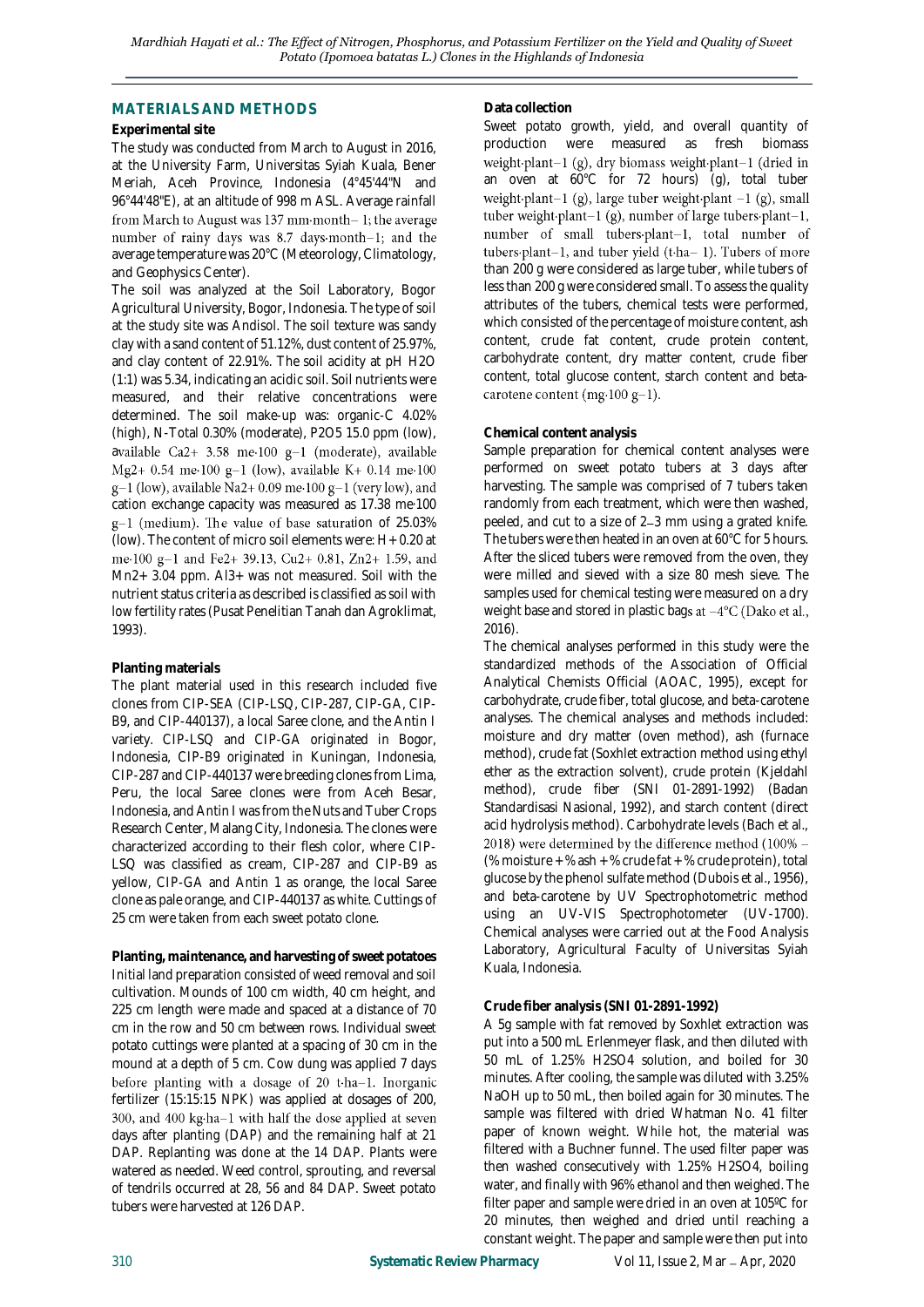a crucible of known weight, which was put into a muffler furnace at 550ºC for 5 hours. The level of crude fiber was calculated using the formula:

Crude fiber content 
$$
(\%) = \frac{\text{filter paper weight} + \text{fiber} - \text{filter paper weight}}{\text{sample weight (g)}} \ge 100\%
$$

### **Beta-carotene content** (UV Spectrophotometric method)

The carotene content in each sample was estimated by acetone-petroleum ether extraction followed by spectrophotometric measurement (Shajib et al., 2013). The carotenoid was performed by grinding the processed sweet potato sample with a mortar and pestle, and filtering it through Whatman No. 41 filter paper. The petroleum eluent was adjusted to a specific volume and read at 450 nm in a spectrophotometer. The results were expressed in milligrams per 100 g of fresh weight (mg·100 g-1).

# **Experimental design**

This study consisted of two stages using a randomized completely block design in factorial pattern with three replications. The first study was conducted on the growth and yield of sweet potato plants (quantity) consisting of two treatments, NPK fertilizer (three levels: 200, 300, and 400 kg·ha-1) and clones (seven clones: CIP-LSQ, CIP-287, CIP-GA, CIP-B9, CIP-440137, local Saree clone, and Antin I). The second study was a chemical treatment analysis of the five higher productions sweet potato clones in the highlands (CIP-LSQ, CIP-287, CIP-GA, CIP-B9, and CIP-440137).

# **Statistical analysis**

Statistical analyses of data were performed using an analysis of variance, and for treatments that showed a significant effect, an additional Duncan's New Multivariate Range Test at the level of 5% was performed. Data were analyzed using SPSS version 22.0. Chemical components were analyzed based on standard deviation.

# **RESULTS AND DISCUSSIONS**

**The effect of NPK fertilizer on yield and quality attributes of sweet potato tubers**

The effects of the NPK level on the yield attributes are shown in Table 1. The results of the study showed that vegetative growth as reflected by fresh and dry biomass weight tend to be higher at an NPK application rate of 400 kg·ha-1, although there were no significant differences observed among the NPK fertilizer dosages. However, an application rate of 400 kg·ha-1 NPK did produce the highest yield, significantly increased total tuber weight, large tuber weight, the number of small tubers, total number of tubers, and potential yield. This is consistent with the study of Constantine (2016) that showed that yields and components of sweet potato yields increased linearly with the increasing dosages of NPK fertilizer up to 350 kg·ha-1.

The increase in growth and yield as affected by the increasing level of NPK fertilizer are caused by N, which is a component of proteins and nucleic acids (RNA and DNA). It plays an important role in photosynthetic activity and yield capacity and is one of the main stimulating factors in production (Hakmalipour and Darbandi, 2011). Nitrogen promotes vegetative growth, but cannot react without P and K as well as other essential nutrients. Phosphorus plays an important role in photosynthesis, respiration, energy storage and transfer, cell division and enlargement, promoting early root formation, and growth (Shukla et al., 2018), while K is essential for carbohydrate translocation, root growth, and is crucial in plant water intake (Romheld and Kirkby, 2010).

| Table 1. The Effects of NPK level on the growth and yield |  |
|-----------------------------------------------------------|--|
| attributes of sweetpotato                                 |  |

|                                                                                            | WK (trist) |         |        |  |  |  |
|--------------------------------------------------------------------------------------------|------------|---------|--------|--|--|--|
| Parameters                                                                                 | 200        | -300    | 400    |  |  |  |
| Fresh biomass weight plant <sup>-1</sup> (g)<br>Dry biomass weight plant <sup>-1</sup> (g) |            |         |        |  |  |  |
| Total tuber weight plant <sup>1</sup> (g)                                                  | 筋養         | 5074    | 阻抗     |  |  |  |
| Large tuber weight plant <sup>-1</sup> (g)<br>Small tuber weight plant <sup>-1</sup> (g)   | 34.KL      | 85.05   | 剪目     |  |  |  |
| Number of large tabers plant <sup>-1</sup>                                                 | 银法         | 341.3%  | 406.38 |  |  |  |
| Number of small tubers plant <sup>-1</sup>                                                 | 的称         | 165.48  | 203 TP |  |  |  |
| Total number of tubers plant <sup>-1</sup><br>Tuber vield (t ha <sup>-5</sup> )            | 日記を        | 175.10- | 1314   |  |  |  |
|                                                                                            | 6.69       | ₩.      | 0.57   |  |  |  |
|                                                                                            | 193        | 182     | 215    |  |  |  |
|                                                                                            | 169        | 169     | 119    |  |  |  |
|                                                                                            | 顶钟         | 1730    | 打字     |  |  |  |

#### Letters after each mean value in each row indicate differences at P<5% level according to DNMRT

As indicated in Table 1, the application of NPK in the range of 200-400 kg·ha-1 in this study produced tubers in the range of 2.60-3.13 tubers-plant-1 and a total tuber weight between 329.24-406.38 g-plant-1 (weight potential yield range is 26.34-32.51 t·ha-1). According to Rubatzky and Yamaguchi (1997), sweet potato plants usually produce 4-10 tubers of 100-400 g. Akpaninyang et al. (2013) reported that the average tuber weight obtained from a 400 kg·ha-1 application was 12.49 t·ha-1, much higher than the weight of the control. The application of NPK fertilizer has also been reported to increase the growth, tuber yield, P, K, and Ca content in sweet potato leaves and tubers (Agbede, 2010; Kareem, 2013; and Mu'azu 2016). The recommended application rate for sweet potato cultivation is 100-200 kg·ha-1 of urea, 100 kg·ha-1 of TSP, and KCl (Kementerian Pertanian, 2012). In this study, the 400 kg·ha-1 application of NPK fertilizer was equivalent to 130 kg·ha-1 of urea fertilizer (46% N), 130 kg·ha-1 of TSP (46% P2O5), and 100 kg·ha-1 of KCl (60% K2O).

**Table 2.** The effects of NPK fertilizer application on sweet potato quality attributes

| Quality                 | $NPK$ (kg $\cdot$ ha $\cdot$ 1) |                   |                   |  |  |  |
|-------------------------|---------------------------------|-------------------|-------------------|--|--|--|
| attributes              | 200                             | 300               | 400               |  |  |  |
|                         | $^{+}$                          |                   | 64.44 $\pm$       |  |  |  |
| Moisture (%) 64.41 2.62 |                                 | $63.96 + 2.94$    | 3.30              |  |  |  |
|                         | $^{+}$                          | $1.06 \pm$        | $1.24 \pm$        |  |  |  |
| Ash (%)                 | $0.90 0.05$ <sup>a</sup>        | 0.12 <sup>b</sup> | 0.10 <sup>b</sup> |  |  |  |
|                         | 土                               | $1.12 \pm$        | $1.21 \pm$        |  |  |  |
| Crude fat (%)           | 0.81<br>0.14 <sup>a</sup>       | 0.09 <sup>b</sup> | 0.15c             |  |  |  |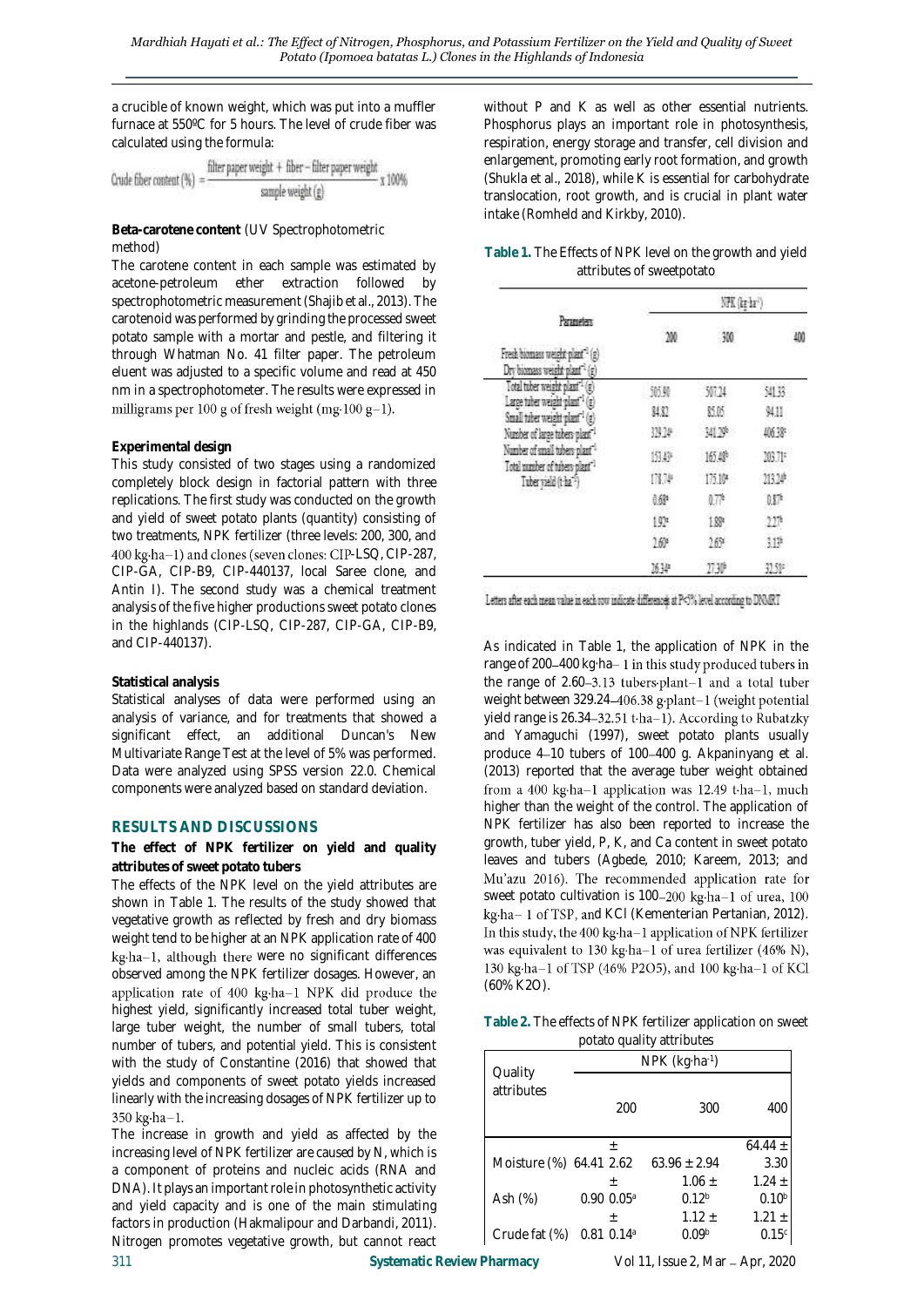*Mardhiah Hayati et al.: The Effect of Nitrogen, Phosphorus, and Potassium Fertilizer on the Yield and Quality of Sweet Potato (Ipomoea batatas L.) Clones in the Highlands of Indonesia*

| Crude                 |                            | $^{+}$            |                                                                             |                                 |      |                   |
|-----------------------|----------------------------|-------------------|-----------------------------------------------------------------------------|---------------------------------|------|-------------------|
| protein (%) 3.27 0.70 |                            |                   |                                                                             | $3.19 \pm 0.54$ $3.13 \pm 0.43$ |      |                   |
| Carbohydrate          |                            | $\pm$             |                                                                             | 30.72                           |      | $^{+}$            |
| (% )                  | 30.86 2.94                 |                   |                                                                             | ± 3.65 29.62 3.47               |      |                   |
| Dry matter            |                            | 士                 |                                                                             |                                 |      | 土                 |
| (% )                  | 35.59 2.62                 |                   |                                                                             | $36.04 \pm 2.9435.563.30$       |      |                   |
| Crude fiber           |                            |                   |                                                                             | $2.39 \pm$                      |      | $\pm$             |
| (% )                  | $2.31 + 0.25$ <sup>a</sup> |                   |                                                                             | $0.23^a$ 2.49 $0.21^b$          |      |                   |
| Total glucose         |                            | 土                 |                                                                             |                                 |      | $^+$              |
| (% )                  |                            |                   | 3.08 0.26 <sup>a</sup> 3.16 $\pm$ 0.25 <sup>a</sup> 3.27                    |                                 |      | 0.20 <sup>b</sup> |
|                       |                            | $^{+}$            |                                                                             |                                 |      | $^+$              |
| Starch (%)            |                            |                   | $20.75$ 2.21 <sup>a</sup> 21.74 + 2.06 <sup>b</sup> 22.71 1.67 <sup>c</sup> |                                 |      |                   |
| Beta-                 |                            |                   |                                                                             |                                 |      |                   |
| carotene              |                            | $+$               |                                                                             |                                 |      | $\pm$             |
| $(mq.100q^{-1})$      | 3.10                       | 2.00 <sup>a</sup> |                                                                             | $3.55 \pm 2.05^{\circ}$         | 3.34 | 1.96ª             |

Plus or minus values indicate the standard deviation, and letters after each mean value in each row indicate differences at P<5% level according to DNMRT

The effects of NPK fertilizer application on sweet potato quality attributes are listed in Table 2, including ash content, crude fat, crude fiber, total glucose, and starch, which were highest at NPK 400 k $\cdot$  ha-1. The application of NPK ranging from 200 to 400 kg·ha-1 in this study resulted in ash levels ranging from 0.90% 1.24%, crude fat from  $0.81\% - 1.21\%$ , crude fiber from  $2.31\% - 2.49\%$ , total glucose from 3.08%-3.27%, starch from 20.75%-22.71%, and beta-carotene from 3.10-3.55 mg·100 g-1. Moreover, in this study all traits increased significantly as NPK fertilizer application rates approached 400 kg·ha-1, except for beta-carotene. Typically, NPK fertilizer levels have been reported to increase beta-carotene, protein, and other composition in some sweet potato varieties (Gibberson et al., 2017). Eleiwa et al. (2012) found that the beta-carotene

of potatoes treated with NPK (120:80:100) sprayed six times every 15 days during the vegetative period, increased up to an application rate of 300 kg·ha-1 but subsequently decreased with NPK doses of more than 300 kg·ha-1. As expected, the protein and carbohydrate levels decreased with an increasing level of NPK fertilizer, although statistically not significant, while total glucose increased significantly. Chemical components such as total glucose, total soluble solids, carbohydrates, starch, and carotene content have also been shown to increase with the application of P (P2O5) fertilizer (El-Sayed et al., 2011; Razzak et al., 2013). In their research, Mitiku and Teka (2017) also found a higher range of fat and lower range of fiber of  $1.25\% - 1.52\%$  and  $1.04\% - 1.16\%$ , respectively, in two sweet potato varieties released in Ethiopia, and Ukom et al. (2009) found that crude fiber decreased with an increasing level of N. Given these results, chemical composition seems to vary widely and be highly dependent on a combination of environmental factors.

**The effect of different clones on the yield and quality attributes of sweet potato tubers** 

Fresh and dry biomass weights of sweet potato plants are listed in Table 3, and the highest weights were those of clone CIP-B9. In terms of fresh biomass weight, CIP-B9 was significantly different from CIP-287 and CIP-GA, but it was not significantly different from CIP-LSQ and Antin I. In terms of dry biomass weight. CIP-B9 was significantly different from CIP-287, CIP-GA, and the local Saree clone, but not significantly different from the CIP-LSQ, CIP-440137 clones, and Antin I variety. The difference between the clones with regards to the vegetative portion of the plant was most likely caused by differences in genotype among the plants and environmental influences.

| Parameters                                                                                | Sweetpatato Clases |            |              |                 |          |                  |        |
|-------------------------------------------------------------------------------------------|--------------------|------------|--------------|-----------------|----------|------------------|--------|
|                                                                                           | œ<br>CIP-LSQ       | CP-207     | <b>CP-GA</b> | CIP-B9          | CP-40137 | Local Saree      | hin 1  |
| Fresh biomass weight plant <sup>-1</sup> (g)                                              |                    |            |              |                 |          |                  |        |
| Dry biomass weight plant <sup>-1</sup> (g)<br>Total tubers weight plant <sup>-1</sup> (g) | 顶部                 | 别非         | 400          | 68静             | 5939     | 證世               | 犯罪     |
| Large tuber weight plant <sup>-t</sup> (g)<br>Small tuber weight plant <sup>-1</sup> (g)  | 911                | 76         | U.S          | 106倍            | 1010     | N.O              | 图像     |
| Number of large tubers plant <sup>1</sup>                                                 | 顶流                 | 数序         | 機整           | 福伊              | 顶摩       | 脱资               | 320.89 |
| Number of small tubers plant <sup>-1</sup>                                                | 城戶                 | 200,114    | 285.11*      | 18559           | 博評       | 160 <sup>n</sup> | 1339   |
| Total number of tubers plant <sup>1</sup><br>Taber yield (t ba <sup>-t</sup> )            | 提出                 | 10.7%      | 锁件           | 16 56m          | 190.4%   | 1022             | 顶件     |
|                                                                                           | 鰰                  | $0.91^{4}$ | 128          | 0.914           | 067      | 032              | 衅      |
|                                                                                           | Ï₩                 | 167        | 10           | 12 <sup>o</sup> | m        | L¥               | 胖      |
|                                                                                           | $10^{\rm m}$       | 瓣          | 10           | 16#             | 167      | 10               | 169    |
|                                                                                           | <b>1500</b>        | 犯罪         | 39.86        | 799             | Xŵ       | 19.169           | 2569   |

**Table 3.** The effects of clones type on the growth and yield attributes of some sweetpotato

Letters after each mean value in each row indicate differences at P<5% level according to DNMRT

The low production of tubers in clones with high biomass weight, was likely caused by an accumulation of assimilate in vegetative tissues as opposed to tuber formation. Van Vugt and Franke (2018) compared six sweet potato varieties at seven locations in Malawi and obtained similar results where Zondeni and Anaakwanire varieties produced large quantities of biomass, but had lower yield (the average yield of fresh tubers ranged from 18 to 32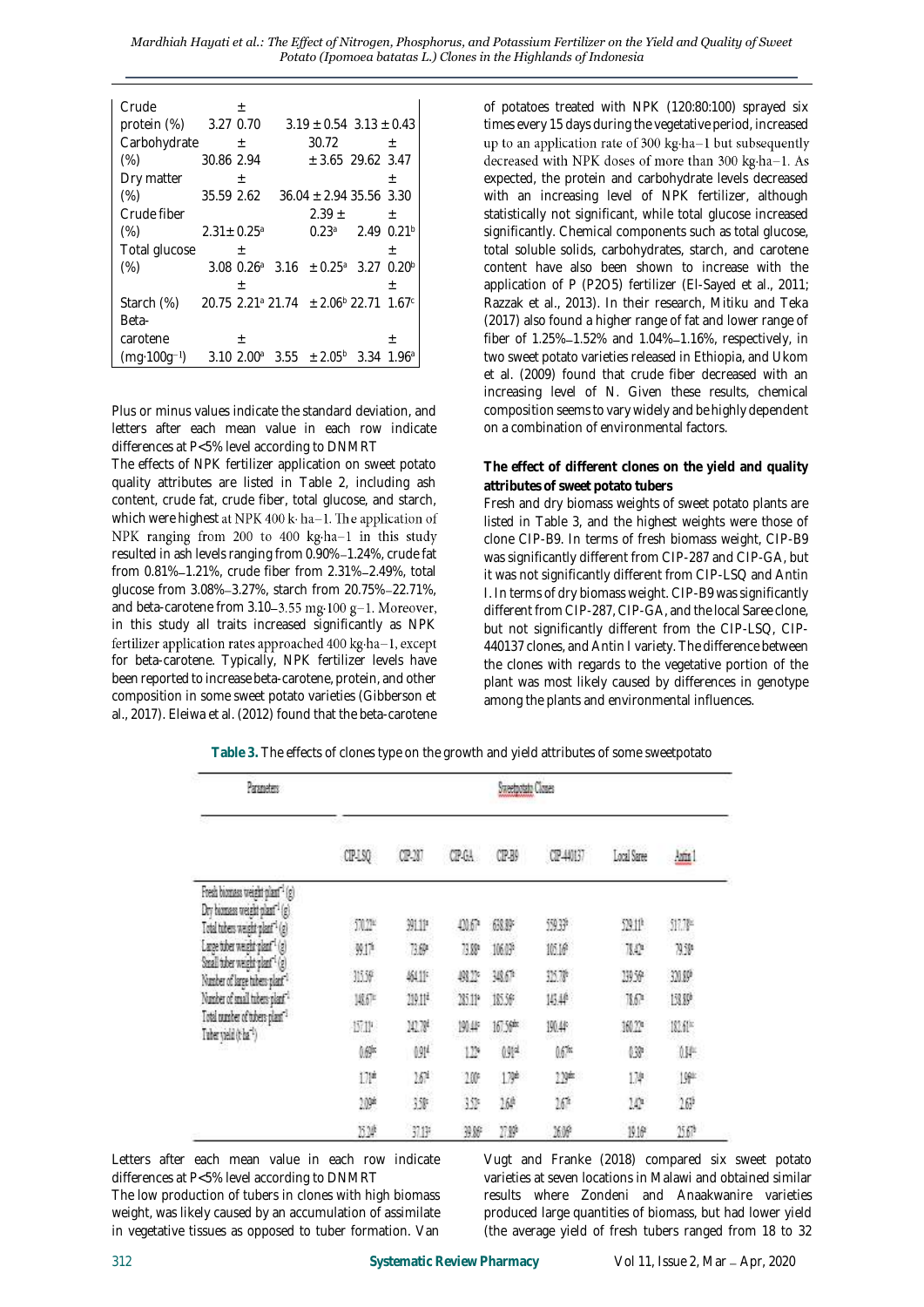t-ha-1). Likewise, Minantyorini and Setyowati (2016), varieties with the highest biomass weight  $(1617 \text{ g-plant}-1)$ had the lowest tuber weight of 433.0 g plant-1, number of tubers-plant-1 of 2.0, and ratio of biomass to weight-tuber-1 of 3.73. This ratio indicates that it is less efficient in producing tubers.

Total tuber weight, total number of tubers, and tuber yield are also shown in Table 3. The CIP-GA clone was not significantly different from the CIP-287 clone. The CIP-LSQ and CIP 440137 clones had a tuber weight that was not significantly different from Antin1, but was still higher than the Saree clone. Total tuber weight found in this study ranged from 239.56-498.22 g plant-1, which is consistent with Yildirim et al. (2011), who examined 13 sweet potato genotypes in Turkey that had yields between 210.5-621.8 g-plant-1. The tuber yield of the CIP-287 and CIP-GA clones obtained were high at 37.13 and 39.86 t-ha-1, respectively. The average yield of sweet potato tubers tested on various cultivation technologies in several cultivars and several years in Poland averaged 31.18 t·ha-1 and was high (Marczak et al., 2018). This yield was higher than the yield of sweet potatoes grown in nine locations in China that had an average of  $36.7$  t $\cdot$ ha $-1$  (Jian-wei et al., 2001). Uwah et al. (2013) also found that tuber yields varied from 20.8 25.5 t-ha-1. CIP-287 and CIP-GA clones showed higher tubers yield compared to the local Saree clone and Antin I variety. The CIP-LSQ,

CIP-B9, and CIP-440137 clones did not differ significantly from Antin I, but they were higher than the Saree clone when harvested at 4.5 months. Larger tubers weight (more than 200 g), the total number of tubers, and the total weight of tubers increased when harvesting age was above 4 months, while medium, small, and unmarketable weight tubers decreased in weight when harvested at 4.5 months (Minantyorini and Setyowati, 2016). The CIP-GA clone from Bogor, Indonesia, and the CIP-287 from CIP Lima, Peru, showed the highest yield of 39.86 and 37.13 t·ha-1, respectively. These clones are best suited to the experimental environment and have the potential for production in the highlands in Bener Meriah, Aceh Province, Indonesia.

The influence of clone types on the quality attributes of some sweet potatoes is shown in Table 4. CIP-GA clones had the highest moisture content, crude protein, and betacarotene; however, CIP-GA also had the lowest carbohydrates, dry matter, and crude fiber. This is in line with the results of Dako et al. (2016), where three colors of sweet potato tuber flesh were analyzed using the AOAC method. Orange fleshy tubers were evaluated for several traits, including moisture (74.84%), protein (2.48%), fat (1.12%), fiber (3.83%), and ash content (4.33%) and found to be the highest, while yellow tubers had lower fat and ash content. Tubers with orange color are rich in beta-carotene (Kammona et al., 2015), as was found in CIP-GA.

**Table 4.** The effects of clone types on the quality attributes of some sweetpotatoes

|                                        | Sweetpotato Clones                               |                                                  |                                      |                                                  |                                                  |  |  |  |
|----------------------------------------|--------------------------------------------------|--------------------------------------------------|--------------------------------------|--------------------------------------------------|--------------------------------------------------|--|--|--|
| Quality attributes                     | CIP-LSO                                          | CIP-287                                          | CIP-GA                               | CIP-B9                                           | CIP-440137                                       |  |  |  |
| Moisture (%)<br>Ash $(\%)$             | $63.92 \pm 1.63$ <sup>a</sup><br>$1.01 \pm 0.12$ | $63.79 \pm 0.30$ <sup>2</sup><br>$1.09 \pm 0.21$ | $69.46 \pm 0.63b$<br>$1.11 \pm 0.19$ | $63.02 \pm 1.49$ <sup>2</sup><br>$0.98 \pm 0.09$ | $61.15 \pm 0.47$ <sup>*</sup><br>$1.13 \pm 0.15$ |  |  |  |
| Crude fat (%)                          | $0.94 \pm 0.12$ <sup>a</sup>                     | $0.98 \pm 0.11$ <sup>2</sup>                     | $1.24 \pm 0.18^b$                    | $0.94 \pm 0.27$ <sup>2</sup>                     | $1.13 \pm 0.20^*$                                |  |  |  |
| Crude protein (%)                      | $2.72 \pm 0.24$ <sup>ab</sup>                    | $2.47 \pm 0.20$ <sup>2</sup>                     | $3.91 \pm 0.35$ <sup>c</sup>         | $3.46 \pm 0.03$ °                                | $3.44 \pm 0.06$ <sup>bc</sup>                    |  |  |  |
| Carbohydrate (%)                       | $31.99 \pm 1.82^b$                               | $31.28 \pm 0.76$ <sup>b</sup>                    | $24.11 \pm 1.01$ <sup>2</sup>        | $31.47 \pm 0.96^{\circ}$                         | $33.15 \pm 0.87^{\circ}$                         |  |  |  |
| $Dry$ matter $(\%)$                    | $36.08 \pm 1.63^b$                               | $36.21 \pm 0.30$ <sup>b</sup>                    | $30.54 \pm 0.63$ <sup>2</sup>        | $36.98 \pm 1.49^b$                               | $38.85 \pm 0.47$ <sup>b</sup>                    |  |  |  |
| Crude fiber (%)                        | $2.04 \pm 0.09$ <sup>a</sup>                     | $2.31 \pm 0.11$ <sup>ab</sup>                    | $2.67 \pm 0.11^b$                    | $2.38 \pm 0.13^{ab}$                             | $2.59 \pm 0.02^{\circ}$                          |  |  |  |
| Total glucose (%)                      | $3.47 \pm 0.07$ °                                | $3.22 \pm 0.07$ <sup>bc</sup>                    | $3.00 \pm 0.03$ <sup>ab</sup>        | $3.35 \pm 0.09$ bc                               | $2.83 \pm 0.18$ <sup>2</sup>                     |  |  |  |
| Starch (%)                             | $20.57 \pm 0.86$ <sup>1</sup>                    | $22.46 \pm 1.25$ <sup>c</sup>                    | $18.55 \pm 1.13$ <sup>*</sup>        | $23.01 \pm 0.52$ <sup>d</sup>                    | $24.07 \pm 0.39$                                 |  |  |  |
| Beta-carotene (mg 100g <sup>-1</sup> ) | $1.47 \pm 0.17^a$                                | $4.33 \pm 0.15^{\circ}$                          | $6.24 \pm 0.11$ <sup>c</sup>         | $4.33 \pm 0.53$ <sup>b</sup>                     | $0.75 \pm 0.18$ <sup>*</sup>                     |  |  |  |

Letters after each mean value in each row indicate differences at P<5% level according to DNMRT

The range of ash content (0.98% $-1.13$ %), crude fat (0.94% $-$ 1.24%), dry matter (30.54% 38.85%), crude fiber (2.04% 2.67%), and starch (18.55% 24.07%) of the five sweet potato clones studied are shown in Table 4. Omodamiro et al. (2013) examined the chemical content of 15 sweet potato genotypes using the AOAC method and determined ash content (0.50% 1.52%), fat content (1.02% 1.72%), dry matter weight (28.87%-40.90%), crude fiber (0.67%-2.00%), and starch (13.16% 22.90%). These results are in the range of the results of this study, except for the higher levels of starch and crude fiber. The results of this study also found a total glucose level in yellow tubers that was higher than in orange tubers, while the highest protein content was found in orange tubers. The CIP-LSQ, CIP-287, and CIP-B9 clones with yellow tubers were found to have the highest total glucose levels, and the orange CIP-GA clones was highest in beta-carotene. The differences in the chemical composition of sweet potatoes tubers in several clones studied appear to have a strong genetic basis.

The CIP-GA clone with orange tuber flesh had the highest levels of moisture content (69.46%), crude fat (1.24%), crude protein (3.91%), crude fiber (2.67%), and beta carotene (6.24 mg·100g-1), but the lowest level of starch (18.55%) (Table 4). This is consistent with Tomlins et al. (2012). Meanwhile, the CIP-GA clone had the lowest levels of carbohydrates and dry matter. Clones with low carbohydrate and dry matter content are also low in starch content (Zhang et al. 2002). Most cultivars with high water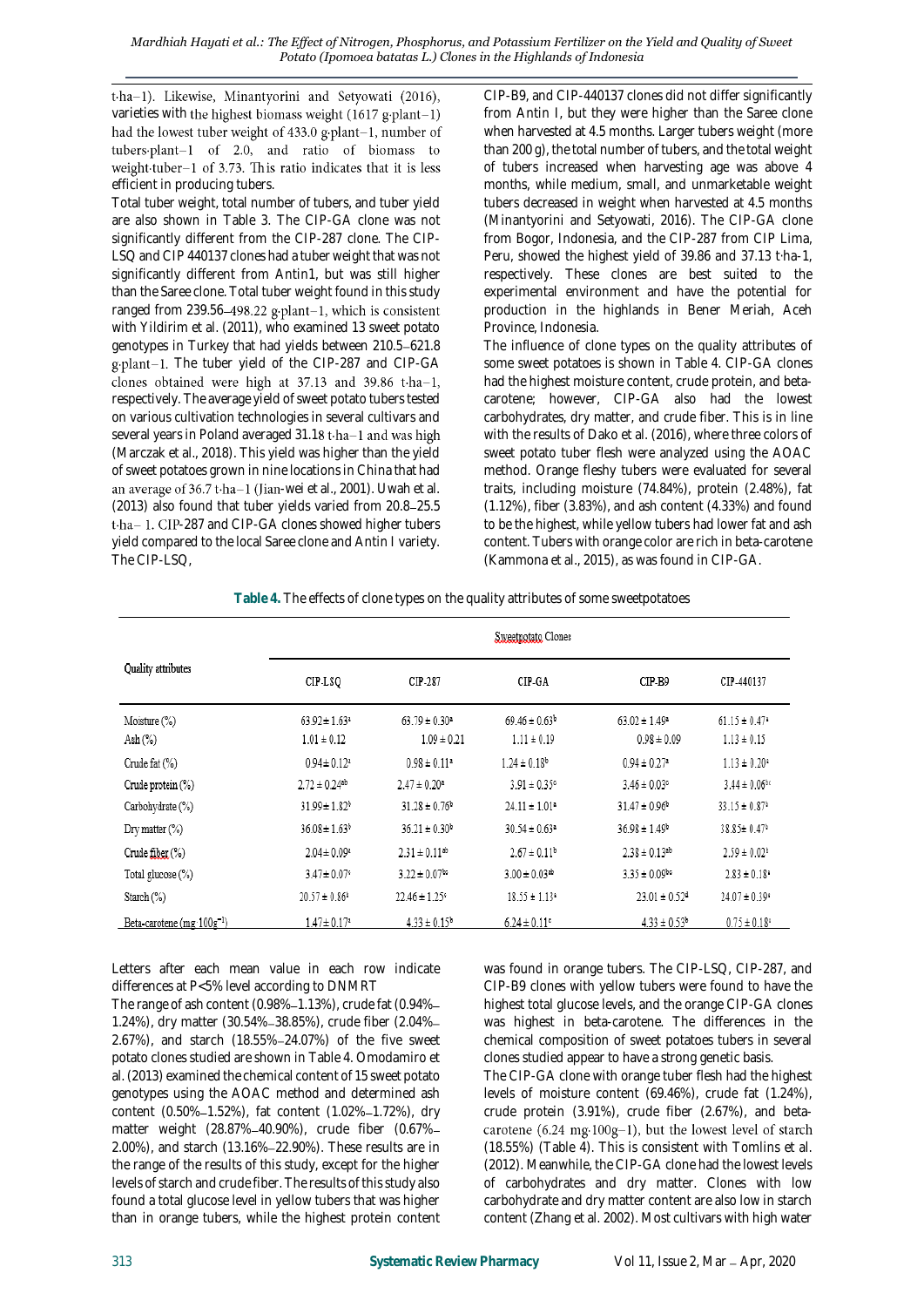content had low dry matter, but high in fiber level. This occurs because water binds to the hydrogen groups in fiber and is not easily released due to the complex fiber structure and hydrophilicity. Dako et al. (2016) also found that orange fleshy tubers had the highest moisture (74.84%), ash (4.33%), fat (1.12%), protein (2.48%), and fiber content (3.83%), while yellow tubers were lower in fat and ash content. Sweet potatoes with orange flesh tend to have a low carbohydrate content, but high protein, crude fiber, and beta-carotene content, as in BARI SP4 and BARI SP 8 varieties (Alam et al., 2016). This is similar to the qualities of the CIP-GA clone with orange flesh.

# **CONCLUSIONS**

The highest sweet potato tuber yield (32.51 t-ha-1) and desirable quality attributes (crude fat, crude fiber, total glucose, and starch) occurred at an NPK fertilizer application rate of 400 kg·ha-1. Higher tuber yields were found in CIP-GA  $(39.86 \text{ tha}-1)$  and CIP-287  $(37.13)$ t-ha-1) clones, which also had the lowest biomass weight. The CIP-GA clone had the highest moisture content (69.46%), crude fat, crude protein (3.91%), crude fiber  $(2.67\%)$ , and beta-carotene  $(6.24 \text{ mg}\cdot 100 \text{ g}-1)$ , but was the lowest in carbohydrate, dry matter, and starch (18.55%). The CIP-LSQ, CIP-287, and CIP-B9 clones were higher in total carbohydrate and total glucose levels. The CIP-287, CIP-B9, and CIP-440137 clones had a higher starch content. The interaction among NPK fertilizer application rates and clones did not significantly affect yield and quality of sweet potato tubers. Given these results, sweet potato production, marketable yields, and quality in the highlands of Indonesia may benefit from an increase in applied NPK. However, clones would need to be carefully selected based on the desired end product. Further work needs to be carried out on value-added products of the CIP-GA clone prior to upscaling production.

# **ACKNOWLEDGMENTS**

The author would like to thank the financial support provided by the Ministry of Research, Technology and Higher Education of Indonesia in the project research<br>"Penelitian Hibah Bersaing" (Competitive Grants) year 2016 with contract number 79/UN11.2/PP/SP3/2016.

# **REFERENCES**

- 1. Agbede, T.M. 2010. Tillage and fertilizer effects on some soil properties, leaf nutrient concentrations, growth and sweet potato yield on an Alfisol in Southwestern Nigeria. Soil and Tillage Research. 110(1): 25-32.
- 2. Akpaninyang, F., Okpara, D.A. and Njoku, J.C. 2013. Integrated nutrient management for orange-fleshed sweet potato in South Eastern Nigeria. Uganda Journal of Agricultural Science. 14(2): 117-123.
- 3. Alam, M.K., Rana, Z.H. and Islam, S.N. 2016. Comparison of the proximate composition, total carotenoids and total polyphenol content of nine orange fleshed sweet potato varieties grown in Bangladesh. Foods. 5(64): 1-10.
- 4. AOAC. 1995. Officials methods of analysis. (17th Ed.). Association of Official Analytical Chemists. Washington, D.C., U.S.A.
- 5. Asawalam, D.O., and Onwudike, S.U. 2011. Complimentary use of cow dung and mineral fertilizer: effect on soil properties, growth, nutrient uptake and yield of sweet potato (Ipomoea batatas L.). PAT. 7(1): 36-48.
- 6. Bach, F., Helm, C.V.H., De Lima, E.A., Bellettini, M.B., Haminiuk, C.W.I. 2018. Influence of cultivation methods on the chemical and nutritional characteristics of lentinula edodes. Emirates Journal of Food and Agriculture. 30(12): 1006-1013.
- 7. Badan Standardisasi Nasional. 1992. Cara uji makanan dan minuman (SNI 012891-1992). Badan Standardisasi Nasional. Jakarta. http://slidepdf.com/reader/full/bsn1992sni-01-2891- 1992-cara-uji-makanan-minuman
- 8. Bovell-Benjamin, A.C. 2007. Sweet potato: a review of its past, present, and future role in human nutrition. Advances in Food and Nutrition Research. 52: 1-48.
- 9. Constantin, M. K. 2016. The Response of Sweet Potato (Ipomoea batatas, LAM) to Organic and Inorganic Fertilizers in Loamy Sand Soil at Tumbi, Tabora, Tanzania. (Master Thesis). Sakoine University of Agriculture, Morogoro, Tanzania.
- 10. Dako, E., Retta, N., Desse, G. 2016. Comparison of three sweet potato (Ipomoea batatas (L.) Lam) varieties on nutritional and anti-nutritional factors. Global Journal of Science Frontier Research (D). 16(4): 63-72.
- 11. Dubois, M., Gilles, K.A., Hamilton, J.K., Rebers, P.A., and Smith, E. 1956. Colorimetric methods for determination of sugars and related substances. Analytical Chemistry. 28: 350-356.
- 12. Eleiwa, M.E., Ibrahim, S.A., Mohamed, M.F. 2012. Combined effect of NPK levels and foliar nutritional compounds on growth and yield parameters of potato plants (Solanum tuberosum L.). African Journal of Microbiology Research. 6(24): 5100-5109.
- 13. El-Sayyed, H.E.A., El-Dean, A.S., Ezzat, S., and, A.H.A., El-Morsy. 2011. Responses of productivity and quality of sweet potato to phosphorus fertilizer rates and application methods of the humic acid. International Research Journal of Agriultural Science and Soil Science. 1: 383-393.
- 14. Gibberson, D.I., Joshua, O.S.D., and Justice, O. 2017. The effect of the deficit of irrigation, manure, NPK on quality and proximate content of orange-fleshed sweet potato (OFSP). The International Journal of Science and Technoledge. 5(2): 27-36.
- 15. Hakmalipour, S., and Darbandi, M.H. 2011. Effects of nitrogen fertilizer on chlorophyll content and other leaf indicate in three cultivars of maize (Zea mays L.). World Applied Sciences journal. 15: 1806-1811.
- 16. Jian-wei, L., Fang, C., You-Sheng, X., Yun fan, W., and Dong-bi, L. 2001. Sweet potato response to potassium. Better Crops Inernational. 15(1): 10-12.
- 17. Junior, V.C.A., Viana, D.J.S., Fernandes, J.S.C., Figueiredo, J.A., Nunes, U.R., and Neiva, I.P. 2009. Selection of sweet potato clones for the region Alto Vale do Jequitinhonha. Horticultura Brasileira. 27: 389-393.
- 18. Kammona, S., Othman, R., Jaswir, I., and Jamal, V. 2015. Characterization of carotenoid content in diverse local sweet potato (Ipomoea batatas) flesh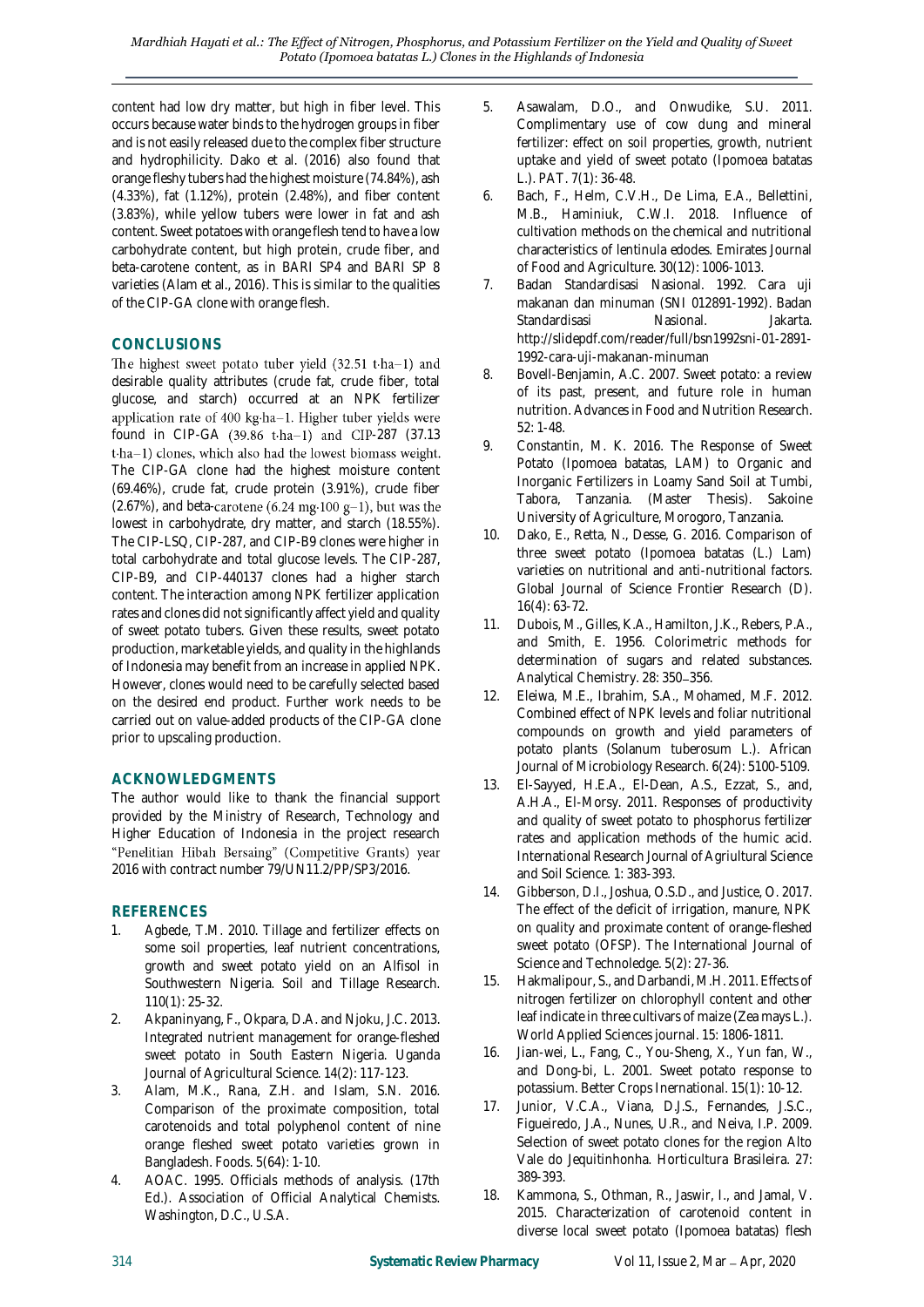tubers. International Journal of Pharmacy and Pharmaceutical Sciences. 7(2): 347-351.

- 19. Kareem, I. 2013. Fertilizer treatment effects on yield and quality parameters of sweet potato (Ipomoea batatas). Research Journal of Chemical and Environmental Sciences. 1(3): 40-49.
- 20. Kementerian Pertanian. 2012. Pedoman Umum PTT Ubi Jalar. Badan Penelitian dan Pengembangan Pertanian. Pusat Penelitian dan Pengembangan Tanaman Pangan. http://pangan.litbang.pertanian.go.id/files/pedumpa jale/pttubijalar.pdf.
- 21. Kementerian Pertanian Republik Indonesia. 2019. Data lima tahun terakhir. Retrieved on October 25, 2019 from: pertanian.go.id.
- 22. Koodi, S., Singh, S. P., Rolaniya, M. K., Gathala, S. and Choudary, R. 2017. Effect of NPK, FYM and vermicompost on growth, yield and quality of sweet potato (Ipomoea batatas Lam.). Chemical Science Review and Letters. 6(21): 495-499.
- 23. Lin, C.S., and Binns, M.R. 1991. Genetic properties of four types of stability parameter. Theoretical and Applied Genetics. 82: 505-509.
- 24. Marczak, B.K., Sawicka, B., and Salach, R.T. 2018. Impact of cultivations technology on the yield of sweet potato (Ipomoea batatas L.) tubers. Emirates Journal of Food and Agriculture. 30(11): 978-983.
- 25. Minantyorini and Setyowati, M. 2016. Potensi hasil aksesi plasma nutfah ubi jalar di dataran tinggi. Buletin Plasma Nutfah. 22 (1): 31-40.
- 26. Mitiku, D.H., and Teka, T.A. 2017. Nutrient and antinutrient composition of improved sweet potato (Ipomoea batatas (L.) Lam) varieties grown in Eastern Ethiopia. Nutrition and Food Science. 47(3): 369-380.
- Mu'azu, A. 2016. Productivity of sweet potato 27. (Ipomoea batatas (L.) Lam) as affected by NPK fertilizer rate, intra row-spacing and vine cutting lengths in the Northern Guinea savanna agro ecological zone of Nigeria. Gashua Journal of Irrigation and Desertification Studies. 2(2): 144-150.
- 28. Mukhtar, A.A., Tanimu, B., Arunah, U.L. and Babaji, B.A. 2010. Evaluation of the agronomic characters of sweet potato varieties grown at varying levels of organic and inorganic fertilizer. World Journal of Agricultural Sciences. 6(4): 370-373.
- 29. Naz, F., Ali, A., Iqbal, Z., Akhtar, N., Ashgar, S., and Ahmad, B. 2011. Effect of different levels of NPK fertilizers on the proximate composition of potato crop at Abbotabad. Sarhad Journal of Agriculture. 27(3): 353-356.
- 30. Omodamiro, R.M., Afuape, S.O., Njoku, C.J., Nwankwo, I.I.M., Echendu, T.N.C., and Edward, T.C. 2013. Acceptability and proximate composition of some sweet potato genotypes: Implication of breeding for food security and industrial quality. International Journal of Biotechnology and Food Science. 1(5): 97-101.
- 31. Pusat Penelitian Tanah dan Agroklimatologi. 1993. Petunjuk Teknis dan Evaluasi Lahan. Proyek Pembangunan Penelitian Pertanian Nasional. Badan Penelitian dan Pengembangan Pertanian. Departemen Republik Indonesia.
- 32. Razzak, A.H.S., Moussa, A.G, Abd. El-Fattah, M.A., and El-Marabet, G.A. 2013. Response of sweet potato to integrated effect of chemical and natural phosphorus fertilizer and their levels in combination with mycorrhizal inoculation. Journal of Biological Sciences. 13: 112-122.
- 33. Romheld, V. and Kirkby, E.A. 2010. Research a potassium in agriculture; Needs and prospects. Plant Soil. 335: 155-180.
- 34. Rubatzky, V.E., and Yamaguchi, M. 1997. World Vegetables Principles, Production and Nutritive values. 2nd edition. Springer. US.
- 35. Shajib, M.T.I., Kawser, M., Miah, M.N., Begum, P., Bhattacharjee, L., Hossain, A., Fomsgaard, I.S. and Islam, S.N. 2013. Nutritional composition of minor indigenous fruits: Cheapest nutritional source for the rural people of Bangladesh. Food Chemistry. 140:  $466 - 470.$
- 36. Shukla, R., Sharma, Y.K., and Shukla, A.K. 2014. Molecular mechanism of nutrient uptake in plants. International Journal of Current Research and Academic Review. 2(12): 142-154.
- 37. Tomlins, K., Owory, C., Bechoff, A., Menya, G., and Westby, A. 2012. Relationship among the carotenoid content, dry matter content and sensory attributes of sweet potato. Food Chemistry. 131(1): 14-21.
- 38. Ukom, A.N., Ojimelukwe, P.C., and Okpara, D.A. 2009. Nutrient composition of selected sweet potato (Ipomoea batatas (L.) Lam) varieties as influenced by different levels of nitrogen fertilizer application. Pakistan Journal of Nutrition. 8(11): 1791-1795.
- 39. Uwah, D. F., Undie, U.L., John, N.M., and Ukoha, G.O. 2013. Growth and yield response of improved sweet potato (Ipomoea batatas (L.) Lam.) varieties to different rates of potassium fertilizer in Calabar, Nigeria. Journal of Agricultural Science. 5(7): 61.
- 40. Van Vugt, D. and Franke, A.C. 2018. Exploring the yield gap of orange-fleshed sweet potato varieties on smallholder farmer's fields in Malawi. Field Crop Research. 221: 245-256.
- 41. Yildirim, Z., Tokusoglu, O., and Ozturk, G. 2011. Determination of sweet potato (Ipomoea batatas (L.) Lam) genotypes suitable to the Aegean Region of Turkey. Turkish Journal of Field Crops. 16(1): 48-53.
- 42. Zhang, Z., Wheatley, C.C., and Corke, H. 2002. Biochemical changes during storage of sweet potato roots differing in dry material content. Postharvest Biology and Technology. 24: 317-325
- 43. Pathak, A. and Mathew, K.J., 2017. Need for care to caregivers: Psychological distress and its sociodemographic correlates among the relatives of persons with mental illness. International Journal of Psychosocial Rehabilitation. Vol 21 (2) 3, 12.
- 44. Srinath, R. and Sendilvelan, S., 2017. Behavioral Problems Perceived by the Alcoholic and His Family A Study among Males in Rural Areas. International Journal of Psychosocial Rehabilitation. Vol 21 (2) 13, 19.
- 45. Sari, S.P., Dwidiyanti, M., Wijayanti, D.Y. and Sarjana, W., 2017. Prevalence, demographic, clinical features and its association of comorbid depressive symptoms in patients with schizophrenia.